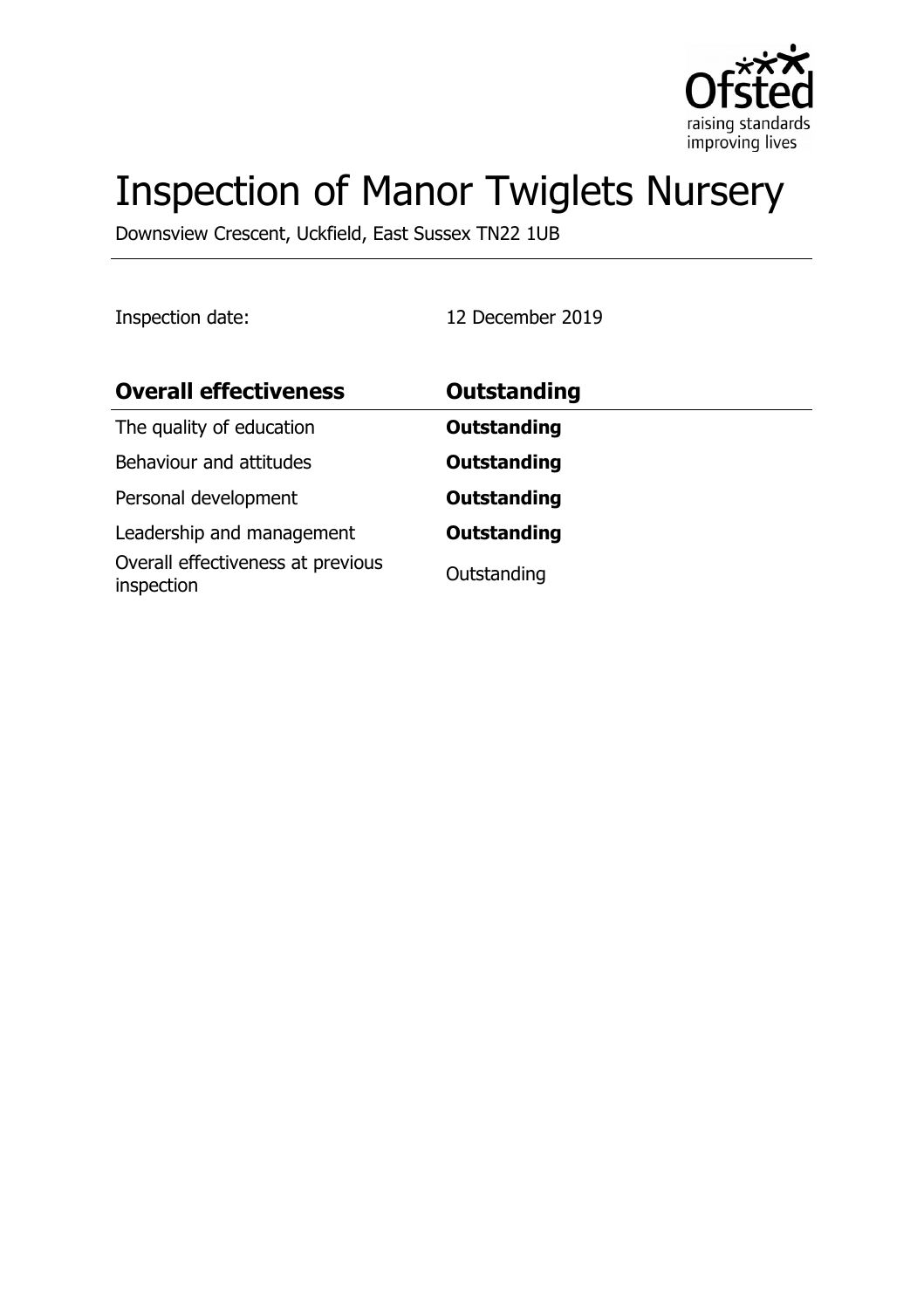

# **What is it like to attend this early years setting?**

#### **The provision is outstanding**

The nursery offers an exciting and outstanding learning environment, both inside and outside. Children develop a real zest for learning. They are exceptionally happy and greet their friends and the staff each day with delight and enthusiasm. Children are highly motivated to find out new things. For example, they spent considerable time outside in the pouring rain searching happily for worms and insects. They were fascinated by the creatures they found and staff supported their learning exceptionally well. For instance, they encouraged children to compare the sizes of the worms and to count how many they had collected. Children managed this confidently and showed extremely well-developed mathematical skills.

Staff share a total commitment, dedication and aspiration for every child to achieve to their full potential, irrespective of their age and ability. The personal attention every child receives means that every child makes rapid progress in their learning and development and is extremely well prepared for starting school.

The manager is highly regarded by both staff and parents. She is dynamic in her approach towards giving children the very best possible nursery experience. One parent summed this up by saying: 'The standard of care is fantastic and the effort that goes into the learning environment is first class'.

Children's behaviour is impeccable. They are extremely kind, respectful and courteous to their friends. Children demonstrate how safe, relaxed and comfortable they feel in their extremely secure relationships with their key persons.

## **What does the early years setting do well and what does it need to do better?**

- $\blacksquare$  The excellent support for language development means children rapidly develop confidence in speaking clearly and listening attentively. Staff work closely with parents, health visitors and speech and language therapists to make sure any indicators of speech delay are picked up and addressed at the earliest stage.
- $\blacksquare$  Parents highly commend the staff and the care and individual attention they provide for children. One parent said: 'All of the staff are nurturing, supportive and we can tell that they genuinely enjoy seeing the children and encouraging their learning'.
- $\blacksquare$  Funding is used especially well to make sure every child achieves to an outstanding level. Staff meticulously assess what children can and cannot yet do, and they plan precisely for what they need to learn next. Innovative teaching methods help children develop an exceptional range of skills to help them become ready for starting school. For example, those children who need extra support in making friends benefit from extensive additional help in building their social skills. As a result, they start school much more confident.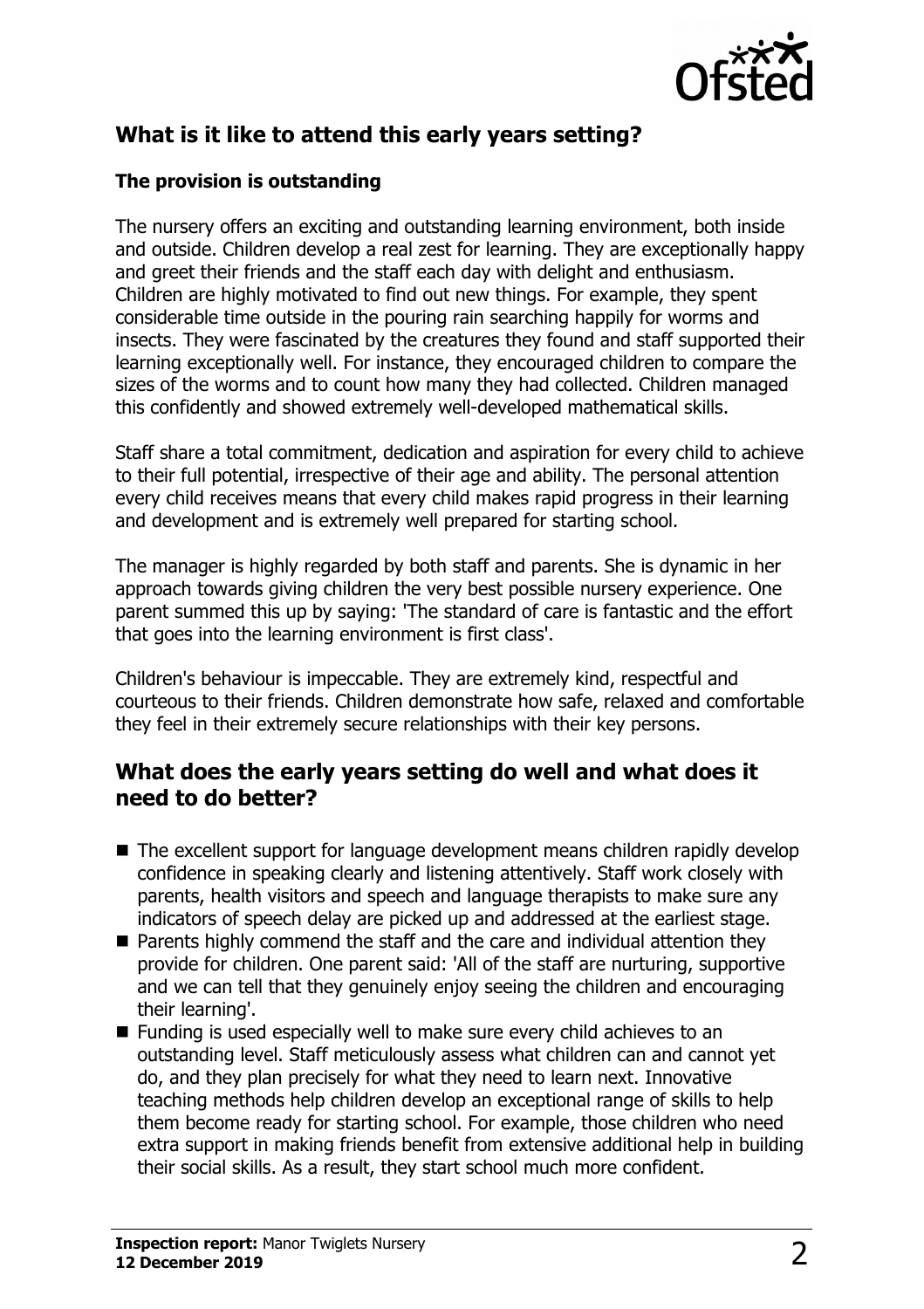

- $\blacksquare$  Children have ample opportunities to be physically active and to play and learn outside. The daily routine offers countless opportunities for children to benefit from exercise. For example, children have yoga sessions and have extensive opportunities outside for climbing, balancing, digging, and using wheeled trucks and bicycles. These activities ensure children consistently follow a healthy, active lifestyle which fully supports their physical well-being.
- $\blacksquare$  Staff are highly motivated and are driven and committed to be outstanding teachers. Their professional development is given the highest priority. Staff complete extensive training and many take on lead responsibilities within the nursery. This means children benefit from exceptional teaching which precisely meets their individual learning needs.
- $\blacksquare$  The qualifications, skills and expertise of the staff contribute fully towards the exemplary standards. Newly qualified staff, and those still training, benefit from the exceptional role models of the more experienced members of the team. A well-established mentoring system enables staff new to the role to rapidly become outstanding practitioners themselves.
- $\blacksquare$  The nursery offers a fully inclusive environment. Children with special educational needs and/or disabilities are supported exceptionally well. Their learning needs are rigorously assessed and all activities and teaching are expertly adapted to make sure every child can take part.
- Partnerships with parents, local schools and other professionals are firmly established. Leaders liaise closely with all other agencies involved in children's learning to make sure every child's unique developmental needs are consistently planned for. Parents appreciate the excellent links they have with staff and confirm how involved they feel in their children's development.
- $\blacksquare$  Staff work extremely closely with the host school. Children and staff regularly visit the Reception classes and take part in activities with older children. This helps children to feel totally secure and comfortable within the school environment. As a result, parents confirm how smoothly children make the transfer from nursery to school.

# **Safeguarding**

The arrangements for safeguarding are effective.

Children's safety and well-being are given the highest priority. Staff are exceptionally vigilant and deploy themselves well, inside and outside, to make sure every child is fully supervised at all times. Highly effective teaching and a broad and extensive curriculum mean children have many opportunities to learn about safety and take part in riskier play and activities. They succeed in these areas as staff teach children extremely well about possible hazards and the implications of not taking precautions. Consequently, children are very vigilant and quickly notice possible hazards within the environment. Staff know the children exceedingly well and are very quick to spot any changes in a child's welfare which may cause concern. Leaders have developed a culture of reporting concerns swiftly to ensure children consistently stay safe.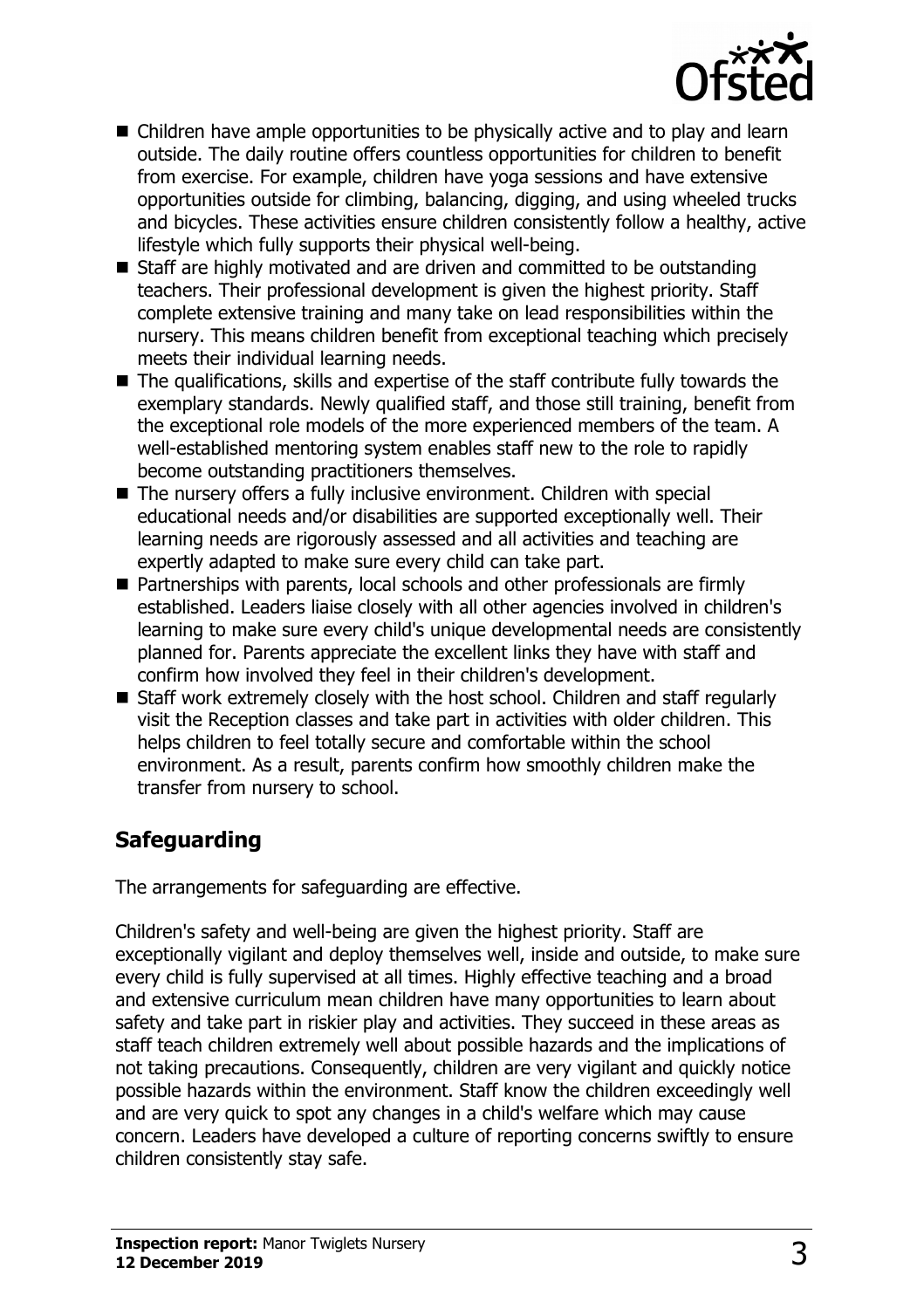

| <b>Setting details</b>                              |                                                                                      |
|-----------------------------------------------------|--------------------------------------------------------------------------------------|
| Unique reference number                             | EY403035                                                                             |
| Local authority                                     | <b>East Sussex</b>                                                                   |
| <b>Inspection number</b>                            | 10108740                                                                             |
| <b>Type of provision</b>                            | Childcare on non-domestic premises                                                   |
| <b>Registers</b>                                    | Early Years Register, Compulsory Childcare<br>Register, Voluntary Childcare Register |
| Day care type                                       | Full day care                                                                        |
| Age range of children                               | $2$ to 4                                                                             |
| <b>Total number of places</b>                       | 60                                                                                   |
| Number of children on roll                          | 112                                                                                  |
| Name of registered person                           | Manor Twiglets Nursery Limited                                                       |
| <b>Registered person unique</b><br>reference number | RP905818                                                                             |
| <b>Telephone number</b>                             | 01825 765487                                                                         |
| Date of previous inspection                         | 3 February 2015                                                                      |

## **Information about this early years setting**

Manor Twiglets Nursery Limited registered in 2009. It operates from purpose-built premises in the grounds of Manor Primary School in Uckfield, East Sussex. The nursery opens each weekday, from 8am to 6pm, for 50 weeks of the year. A team of 17 staff work with the children. The manager holds early years professional status, one staff member is a qualified teacher, and 11 members of staff hold relevant qualifications at level 3 and above. Funding is accepted for the provision of free early years education for children aged two, three and four years.

## **Information about this inspection**

**Inspector** Jo Caswell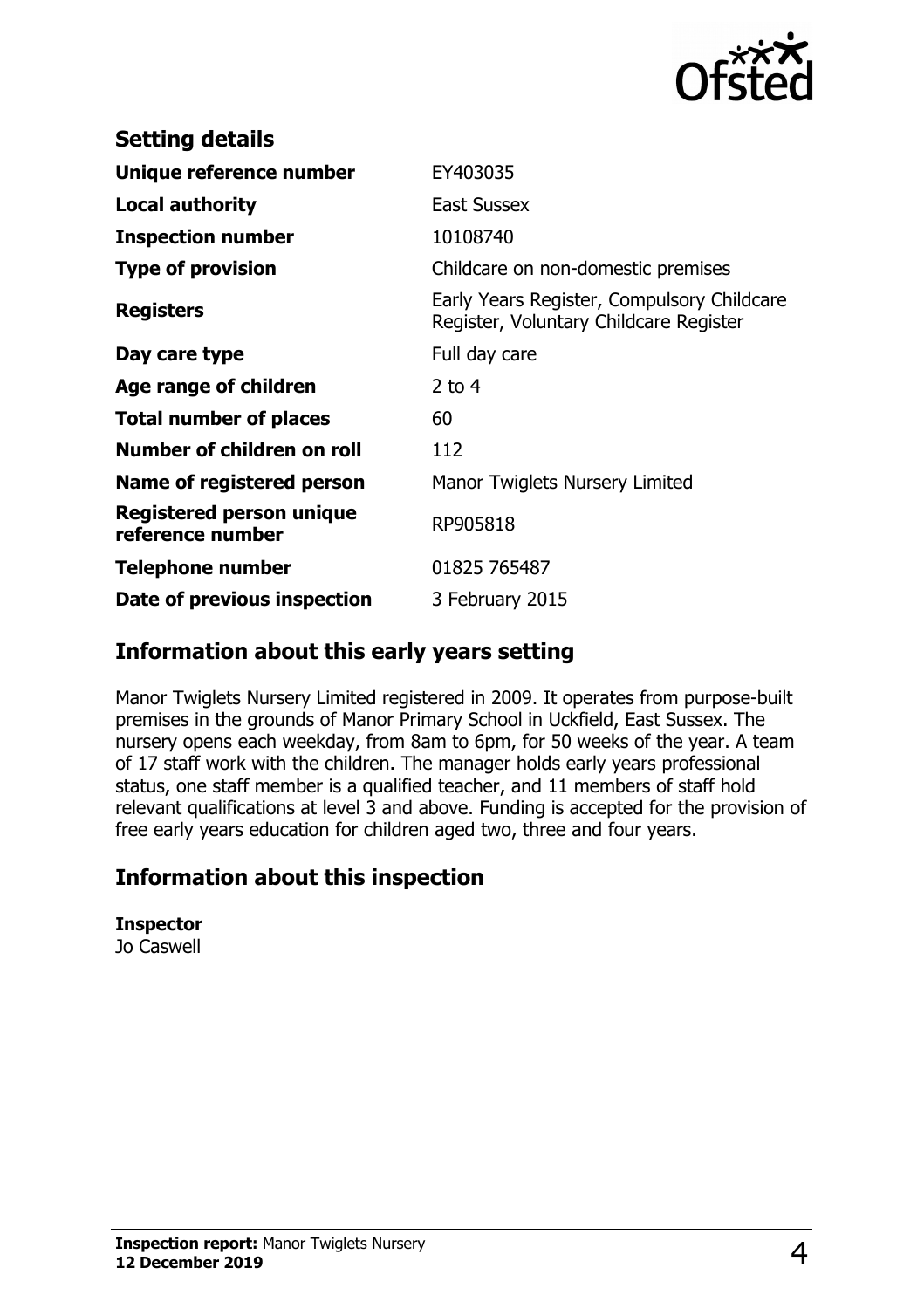

#### **Inspection activities**

- $\blacksquare$  The inspector walked around the nursery with the manager, who explained how children's learning is planned for and what precautions staff take to keep children safe.
- $\blacksquare$  A small group of parents provided feedback directly to the inspector. The views of other parents who submitted feedback electronically were taken fully into account.
- Discussions were held with children, staff and senior staff throughout the inspection to assess how well children's development is monitored.
- Some records and documentation were looked at during the inspection, including safeguarding logs, staff training certificates and confirmation of vetting checks completed for all staff.

We carried out this inspection under sections 49 and 50 of the Childcare Act 2006 on the quality and standards of provision that is registered on the Early Years Register. The registered person must ensure that this provision complies with the statutory framework for children's learning, development and care, known as the early years foundation stage.

If you are not happy with the inspection or the report, you can [complain to Ofsted.](http://www.gov.uk/complain-ofsted-report)